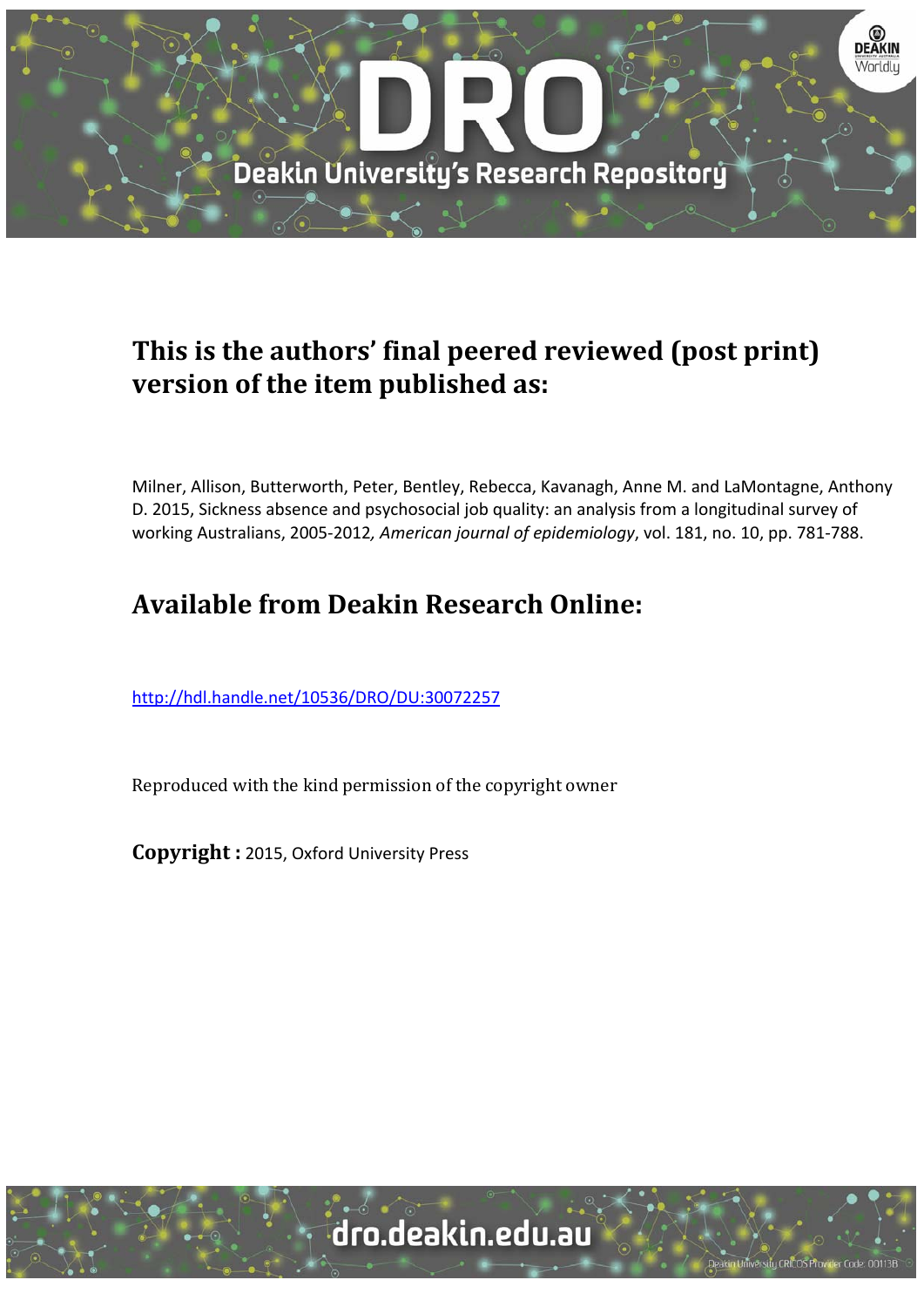## SICKNESS ABSENCE AND PSYCHOSOCIAL JOB QUALITY: AN ANALYSIS FROM A LONGITUDINAL SURVEY OF WORKING AUSTRALIANS, 2005-2012.

RUNNING HEAD: SICKNESS ABSENCE AND PSYCHOSOCIAL JOB QUALITY

Milner A, Butterworth P, Bentley R, Kavanagh AM, LaMontagne AD

Corresponding author: Dr Allison Milner Research Fellow The McCaughey Vichealth Centre for Community Wellbeing, Melbourne School of Population and Global Health, The University of Melbourne allison.milner@unimelb.edu.au Tel (international) +61-3-9035-9875 Fax (international) +61-3-9348-2832

1

Word count: 3,479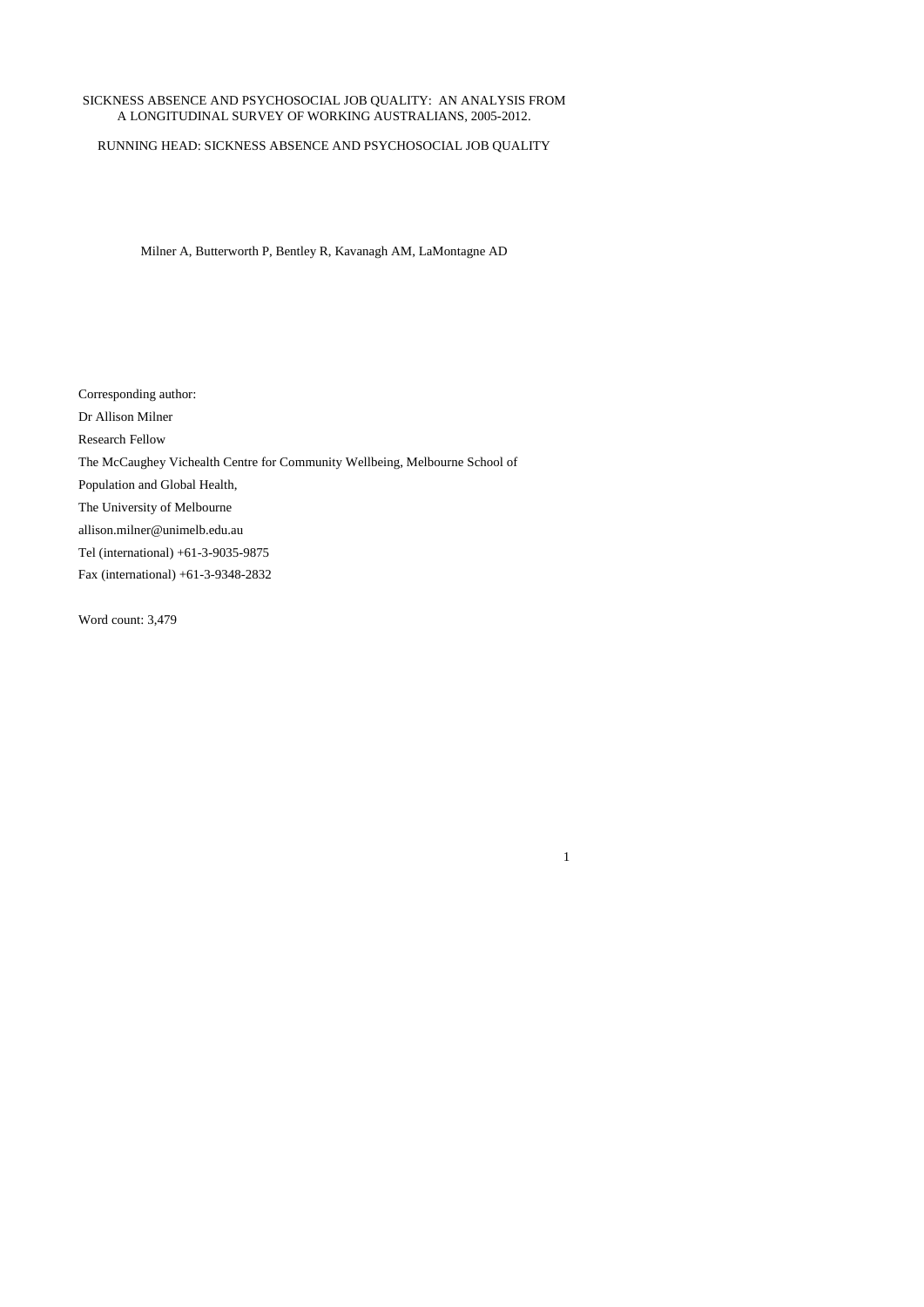## ABSTRACT

Sickness absence is associated with adverse health, organizational and societal outcomes. The current paper examines changes in an individual's overall psychosocial job quality and variation in sickness absence using a longitudinal cohort study of working Australians. The outcome variables in this study were paid sickness absence (yes/no) and the number of days of paid sick absence in a year (2005-2012). The main exposure variable was a psychosocial job quality index (levels of job control, demands and complexity, insecurity, and perceptions of unfair pay). Analysis was conducted using longitudinal fixed effects logistic and negative binomial regression models. There was a dose-response relationship between the number of psychosocial job stressors reported by an individual and the odds ratio (OR) of paid sickness absence (1 adversity = OR 1.26, 95% Confidence Interval [CI] 1.09 to 1.45, p=0.002; 2 adversities = OR 1.28, 95% CI 1.09 to 1.51, p=0.002; 3 adversities = OR 1.58, 95% CI 1.29 to 1.94, p<0.001). The negative binomial regression models also indicated that individuals reported a greater number of days of sickness absence in response to worsening psychosocial job quality. These results suggest that workplace interventions aiming to improve the quality of work could help reduce sickness absence.

#### Word count abstract: 200 (200 max)

Key words: sickness absence, psychosocial job stressors, job quality, cohort Abbreviations: HILDA = The Household, Income and Labour Dynamics in Australia (HILDA) Survey;  $OR = odds$  ratio;  $IRR = incidence$  rate ratio; 95%  $CI = confidence$  intervals at 95% significance.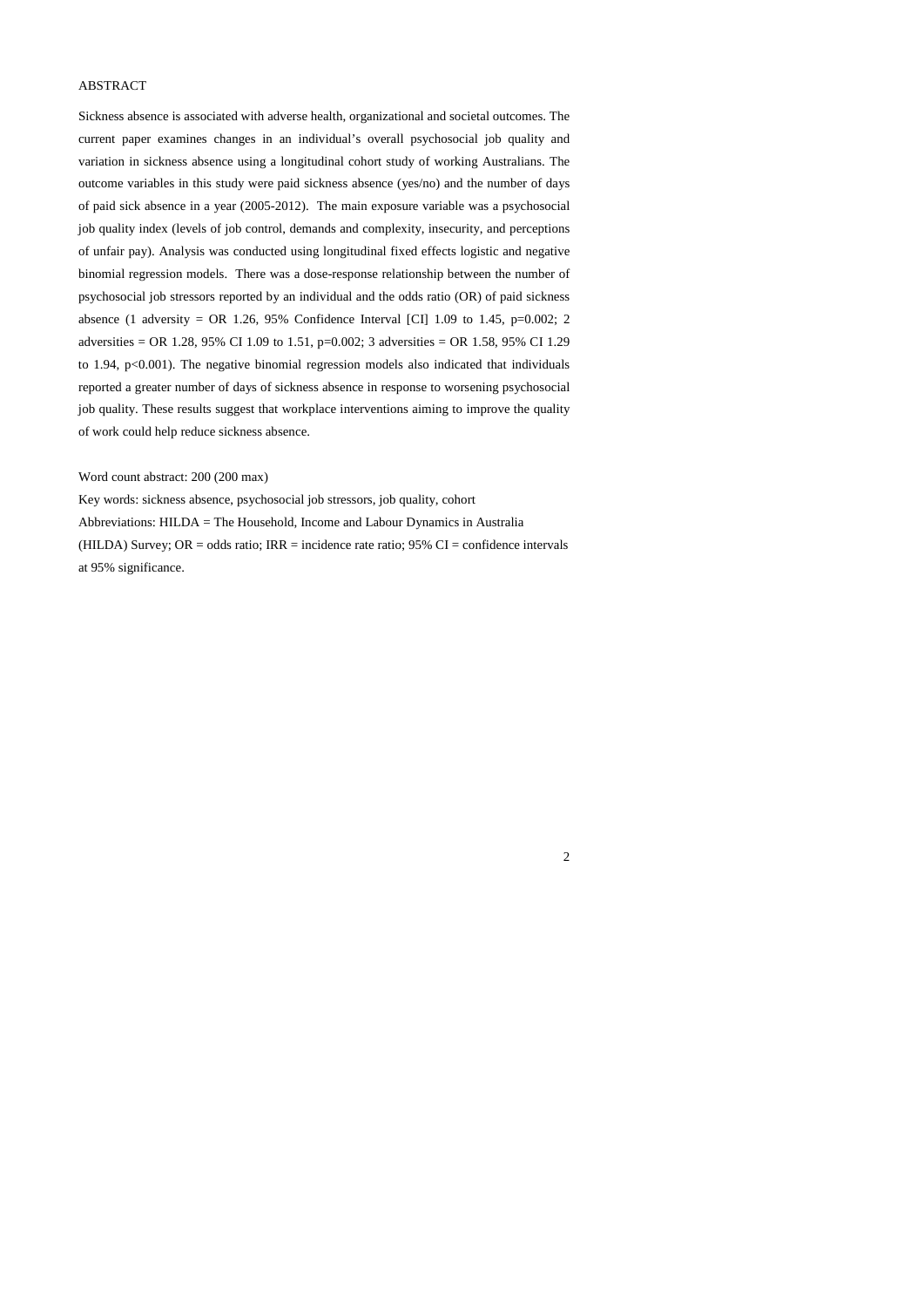Absence due to sickness results in millions of lost working days and high health and productivity-related expenditure each year (1), as well as being associated with greater risk of ill health and mortality (2, 3). The main predictors of sickness absence reflect both individual (e.g., relationship status, health conditions) and workplace factors (e.g., low job control, lack of perceived fairness at work) (4, 5). From a population health perspective, identifying the modifiable factors that contribute to sickness absence and intervening on these is likely to have flow on benefits for employers and wider society.

Despite a number of previous studies on sickness absence, there are still gaps in current knowledge, particularly in regard to the work environment. This is because previous studies have usually examined job stressors individually (e.g., 6, 7), rather than examining measures of the overall psychosocial quality of a job. Aside from this, past studies in this area have been based in specific occupational or organizational contexts (2, 6, 8) and may not be able to be generalisable across skill levels or occupational groups in different working populations. Further, we are not aware of other job stressor-sickness absence studies based on the experience of the same person over time using fixed effects regression models; a more causally robust approach than comparing people to one another than between persons analyses, which is more prone to confounding due to person stable characteristics (9).

The current paper seeks to examine the relationship between changes in an individual's overall psychosocial job quality and variation in sickness absence using a longitudinal cohort study of working Australians. The study uses the psychosocial job quality measure developed by Butterworth and colleagues (10, 11, 12) and extends one or two stressor models, such as job strain (the combination of high demands and low job control) by including other prominent psychosocial working conditions in contemporary jobs, such as job insecurity and perceptions of unfair pay relative to effort/contribution. The measure was developed and validated for use in the Australian context and has been studied in relation to mental health (10) and physical functioning (11). The current study represents an important and novel extension of this work by examining whether this scale of psychosocial job quality is also a predictor of sickness absence. The specific questions examined in this paper are: (a) Does the psychosocial quality of a job influence whether a person takes paid sickness leave? and; (b) Does the psychosocial quality of a job influence the amount of paid sickness leave a person takes? Further, as a number of studies have found different relationships between psychosocial job stressors and sickness absence for males and females (6, 13), we also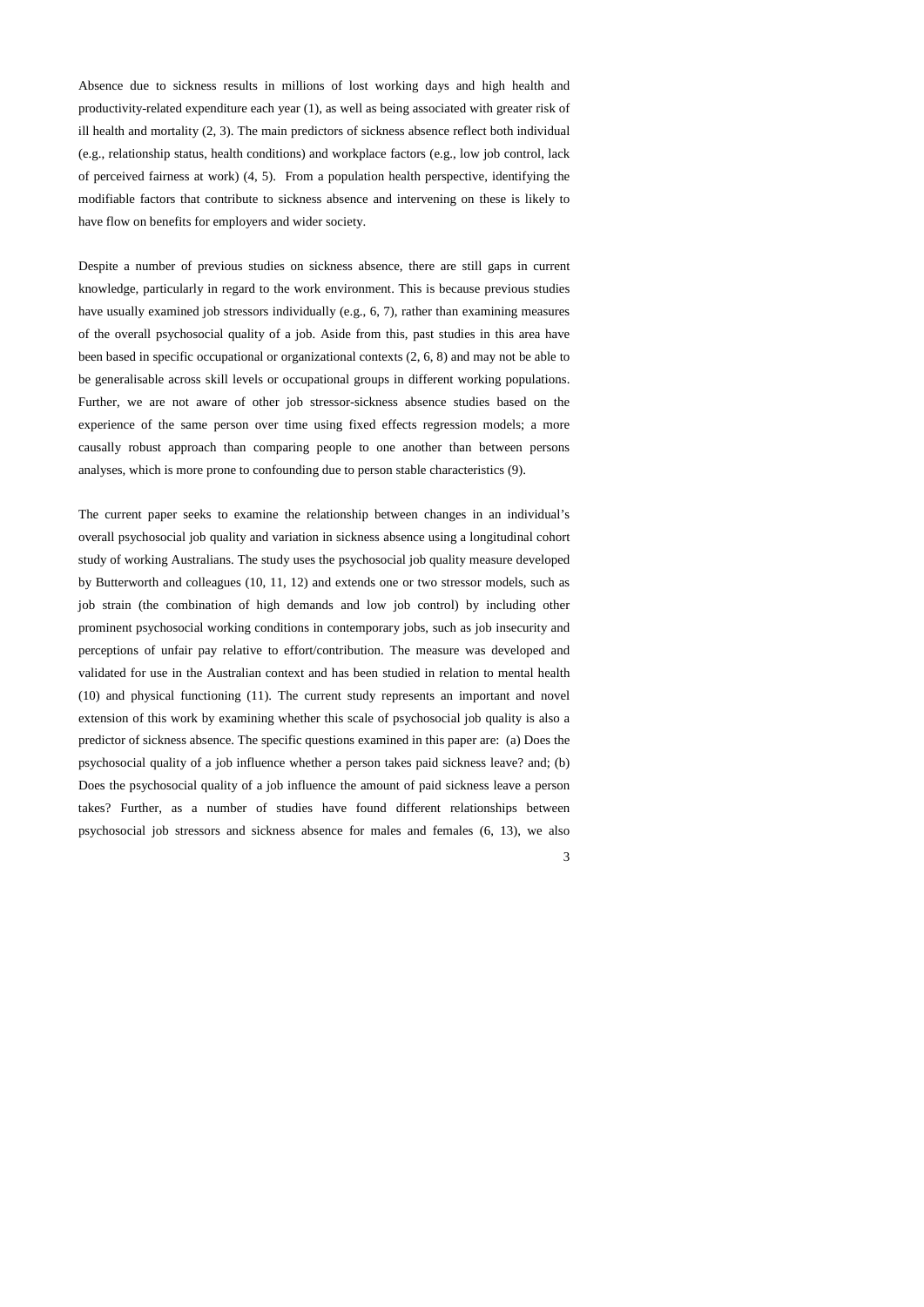investigated whether the relationship between psychosocial job quality and sickness absence was modified by gender.

# **METHODS**

## *Data source*

The Household, Income and Labour Dynamics in Australia (HILDA) survey is a longitudinal, nationally representative study of Australian households established in 2001. It collects detailed information annually from over 13,000 individuals within over 7,000 households (14). The survey covers a range of dimensions including social, demographic, health and economic conditions using a combination of face-to-face interviews with trained interviewers and a self-completion questionnaire. Additional information on the HILDA cohort can be seen in (14) and in Web Appendix 1.

## *Outcome variable*

The primary outcome was a self-reported measure of whether an individual had taken any paid sickness absence in the 12 months prior to their interview and previous to the last HILDA survey, as identified through the question "During the last 12 months, have you taken any paid sick leave?" The secondary outcome was a self-reported measure of the number of days a person took of paid sickness absence in the 12 months prior to their interview and previous to the last HILDA survey. This was ascertained through the question "How many days did you spend on paid sick leave (in the past 12 months)?" This variable was used to calculate an incidence rate ratio (number of sick days in a year/total number of days in a year). Information on paid sickness absence is available in the HILDA data set from 2005 onwards.

#### *Exposure variable*

Using the measures of psychosocial job characteristics available in the HILDA survey (control, demands and complexity, job insecurity, and unfair pay) we constructed a multidimensional indicator of overall job quality. Full details of the construction and validation of the job quality measure are presented elsewhere (10, 11, 12) and can be seen in Web Appendix 1.

*Other variables*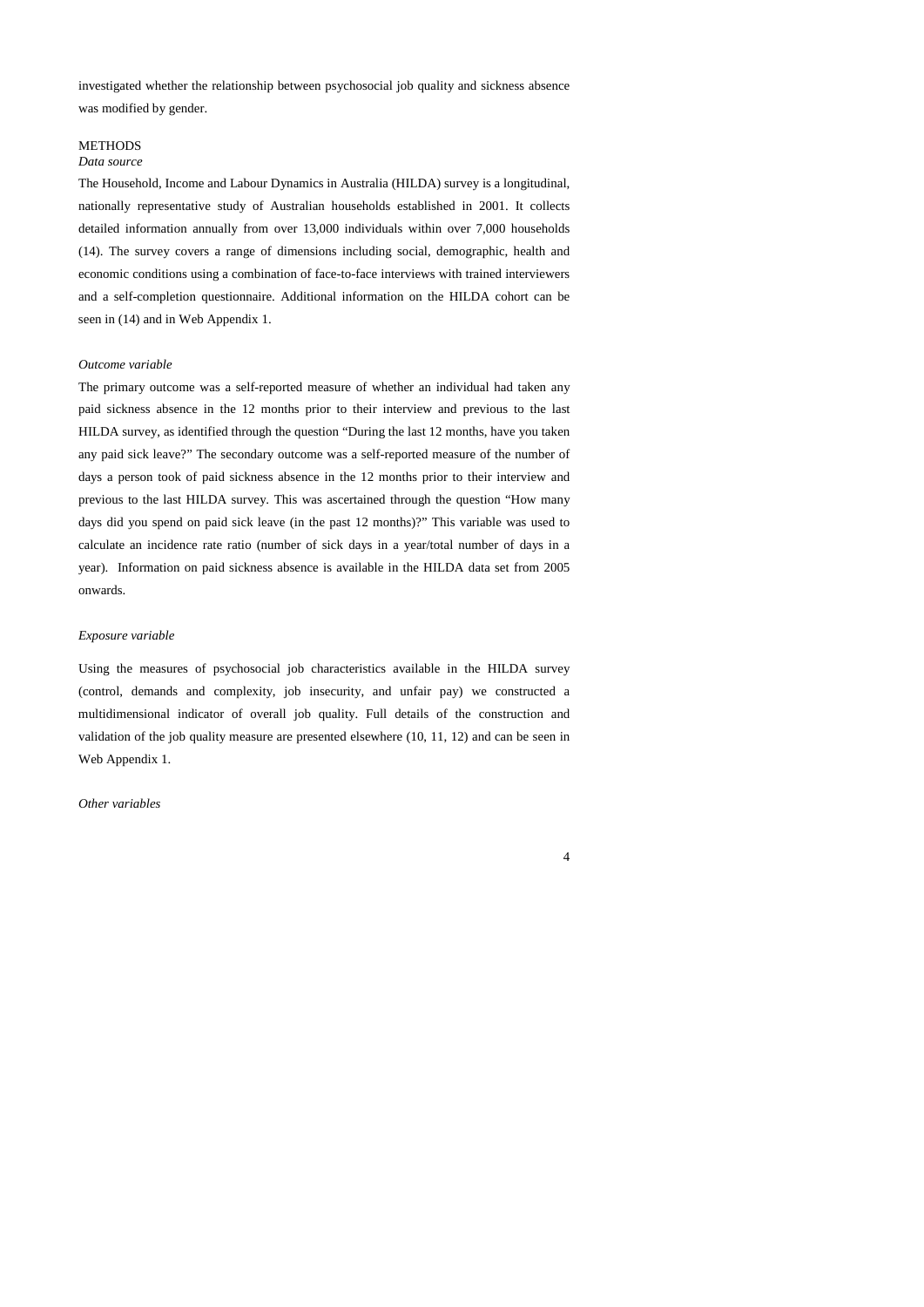Variables controlled for in analytic models were selected based on past research (4, 5). Only variables identified as possible causes of both psychosocial job quality and sickness absence were included in analysis (confounders); possible mediators lying on the causal pathway were excluded (see Web Figure 1). The variables included in analysis were: age (measured continuously as a time varying factor) and household structure (couple or lone adult residing with dependents, couple without dependents, lone person without dependents, and a group or multiple person household). The later variable provided an indication of both relationship status and the presence of children within a household. We also included employment arrangement (permanent versus fixed term contract), occupational skill level (low, lowmedium, medium-high, high according to the Australian and New Zealand Standard Classification of Occupations occupational groupings) (15), educational attainment (high school not completed, high school completed, certificate / diploma, bachelor degree or above), equivalised household income (split into the tertiles low, medium and high), and presence of a long term health condition, disability or impairment (yes/no).

#### *Analytic sample*

In HILDA, about 70% of permanent employees and 63.1% of fixed term contract employees reported taking paid sickness absence in a year (fixed-term contract workers tend to have similar conditions to permanents, with the exception of a specified end date) (16), compared to 7.2% of casual or temporary workers and 6.8% of self employed persons. This reflects the fact that most casual employees and self-employed persons in Australia do not have the same entitlements to paid employment benefits (such as paid sickness absence) as permanent employees (17). Because the main outcome in this study was paid sickness absence, casuals and self-employed persons were excluded from the analysis. A flow chart explaining the steps to select the final sample is presented in Figure 1. Information on missing data can be seen in Web Appendix 1.

#### --- Please insert Figure 1 ---

#### *Analysis*

The analysis includes 8 waves of (annual) data, between 2005 and 2012, as items assessing paid sickness absence were first introduced to the survey in 2005. Longitudinal logistic fixedeffects regression models were used to estimate the association between psychosocial job quality and the likelihood that an individual had taken paid sickness absence (yes or no) in the previous twelve months. Coefficients were transformed into odds ratios to aid